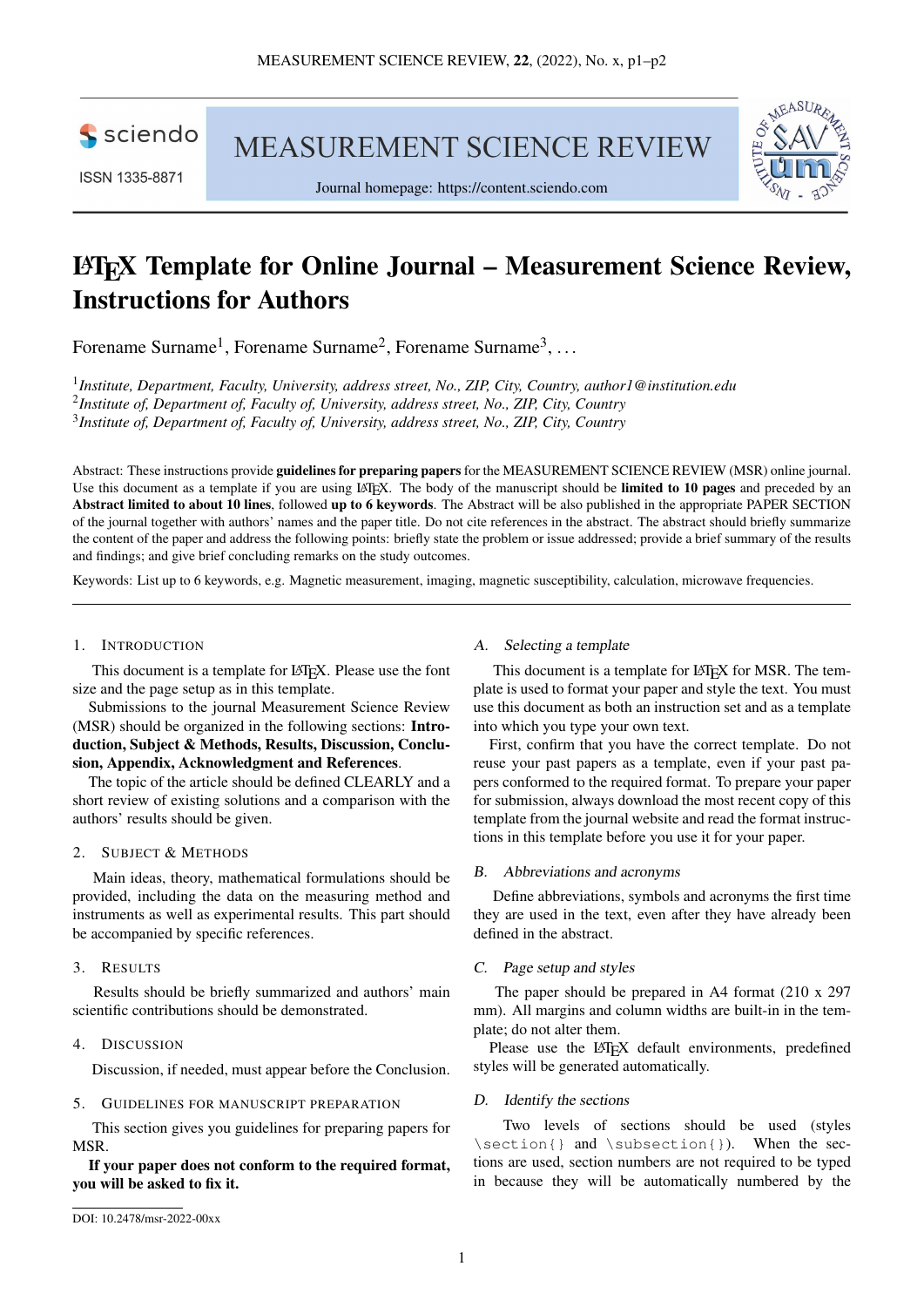predefined multilevel list. If necessary, you can use the 3rd level not numbered section (style \subsubsection{}).

#### E. Figures and tables

You should place the figures and tables in appropriate locations within the manuscript after they are cited in the text. Large figures and tables may span both columns using figure  $*$  and table  $*$  environment. Center figures and tables in a given column (see Fig[.1.](#page-1-0) and Table [1.](#page-1-1)).

<span id="page-1-0"></span>

Fig.1. The designed structure based on ABC technology, very useful for applications in the industrial measurements.

<span id="page-1-1"></span>Table 1. Chemical bonds associated with biological processes and their approximate energies [10].

| <b>B</b> ond | Energy        | Energy export $\times 10^{-19}$ |
|--------------|---------------|---------------------------------|
|              | [kJ/mol]      | IJI                             |
| <b>Ionic</b> | $\sim$ 700    | 11.6                            |
| Covalent IV  | $1100 - 1300$ | $15.5 - 17.8$                   |
| Covalent III | $800 - 1000$  | $13.3 - 16.6$                   |
| Covalent II  | $500 - 700$   | $8.3 - 16.6$                    |
| Covalent I   | $300 - 500$   | $4.98 - 8.3$                    |

All figures and tables are numbered automatically, consecutively in the order they appear in your paper. Figures have their own sequence of numbers starting from Fig[.1.](#page-1-0) Tables have their own sequence of numbers starting from Table [1.](#page-1-1)

Figures, see Fig[.1.](#page-1-0), (format .eps or .pdf), files should be named following this convention: Fig.1., Fig.2., Fig.3., etc.

References made in the text should use this number, as shown in Fig.1., Fig.3.a), Table 1., etc. Use the abbreviation "Fig.1.", even at the beginning of a sentence. Do not abbreviate "Table". Use multiple references according to the following examples:

- Fig.1., Fig.4.b), Table 1., Table 3.
- Fig.1. and Fig.3.
- Fig.2. to Fig.4. or Fig.2. Fig.4.
- Table 2. to Table 4. or Table 2. Table 4.

Place figure captions below the figures; place table captions above the tables, using \caption{Your caption text.}. Single-line captions must be centered. Multi-line captions must be justified.

Subfigures in multipart figures should be inserted separately or as one figure. The subfigure labels should appear centered below each subfigure in the format of a), b), c).

Do not put borders around the outside of your figures. Use only top and bottom borders for your tables and header rows (see Table [1.](#page-1-1)).

#### F. Equations

Use standard LATEX equations. Equations are numbered consecutively and automatically with equation numbers in parentheses flushed with the right margin, as in [\(1\)](#page-1-2). In text, write the equation number in parentheses.

<span id="page-1-2"></span>
$$
\frac{f_{OS}}{2^L} = f^s > f_{\text{max}} \Rightarrow E_{kv} = \frac{Q}{\sqrt{12}\sqrt{2^L}}\tag{1}
$$

where *Q*. . . and *L*. . .

Ensure that the symbols in your equation have been defined before the equation appears or immediately following it. Refer to " $(1)$ ", not "Eq.  $(1)$ " nor "equation  $(1)$ ", except at the beginning of a sentence: "Equation [\(1\)](#page-1-2) is ... ."

## G. Programs and codes

If necessary, include parts or entire texts of your programs using our code float environment with caption (see Code [1.](#page-1-3)) For the text formatting in this environment use builtin verbatim environment or listings package. Try to fit text of code in one column. Wide programs may span across both columns. If so, place them at the top or bottom of the corresponding page using our code\* float environment.

<span id="page-1-3"></span>

| Code 1. Source code caption.                     |                   |  |  |  |  |
|--------------------------------------------------|-------------------|--|--|--|--|
| void main(void)                                  |                   |  |  |  |  |
| $WDTCTL = WDTPW + WDTHOLD;$ //Stop watchdog<br>€ |                   |  |  |  |  |
| $P3DIR  = 0x01;$                                 | $//P3.0 - output$ |  |  |  |  |
| for $(i; j)$                                     |                   |  |  |  |  |
| { unsigned int i; i = $50000$ ;                  |                   |  |  |  |  |
| do $i--$ ;                                       |                   |  |  |  |  |
| while $(i != 0)$ ;                               | //SW Delay        |  |  |  |  |
| P3OUT $^{\wedge}$ = 0xFF;                        | //Toggle $P3.0$   |  |  |  |  |
|                                                  |                   |  |  |  |  |
|                                                  |                   |  |  |  |  |

# H. Units

Please note the following points:

- 1. Use either SI (MKS) or CGS as primary units. (SI units are encouraged.)
- 2. Use a zero before decimal points: "0.75", not ".75".
- 3. Use an unbreakable space between number and unit (tilde, i.e.  $\sim$ ) to keep them from separating at line breaks:  $2 \sim cm$ , not  $2 \text{ cm}$ .

## I. References

You can find more information about references here: [http://www.measurement.sk/Instructions.](http://www.measurement.sk/Instructions.htm) [htm](http://www.measurement.sk/Instructions.htm). See the end of this document for formats and examples of common references.

For preparation of the references use BiBTeX with preferred MSRarticle bibliography style. Otherwise, if you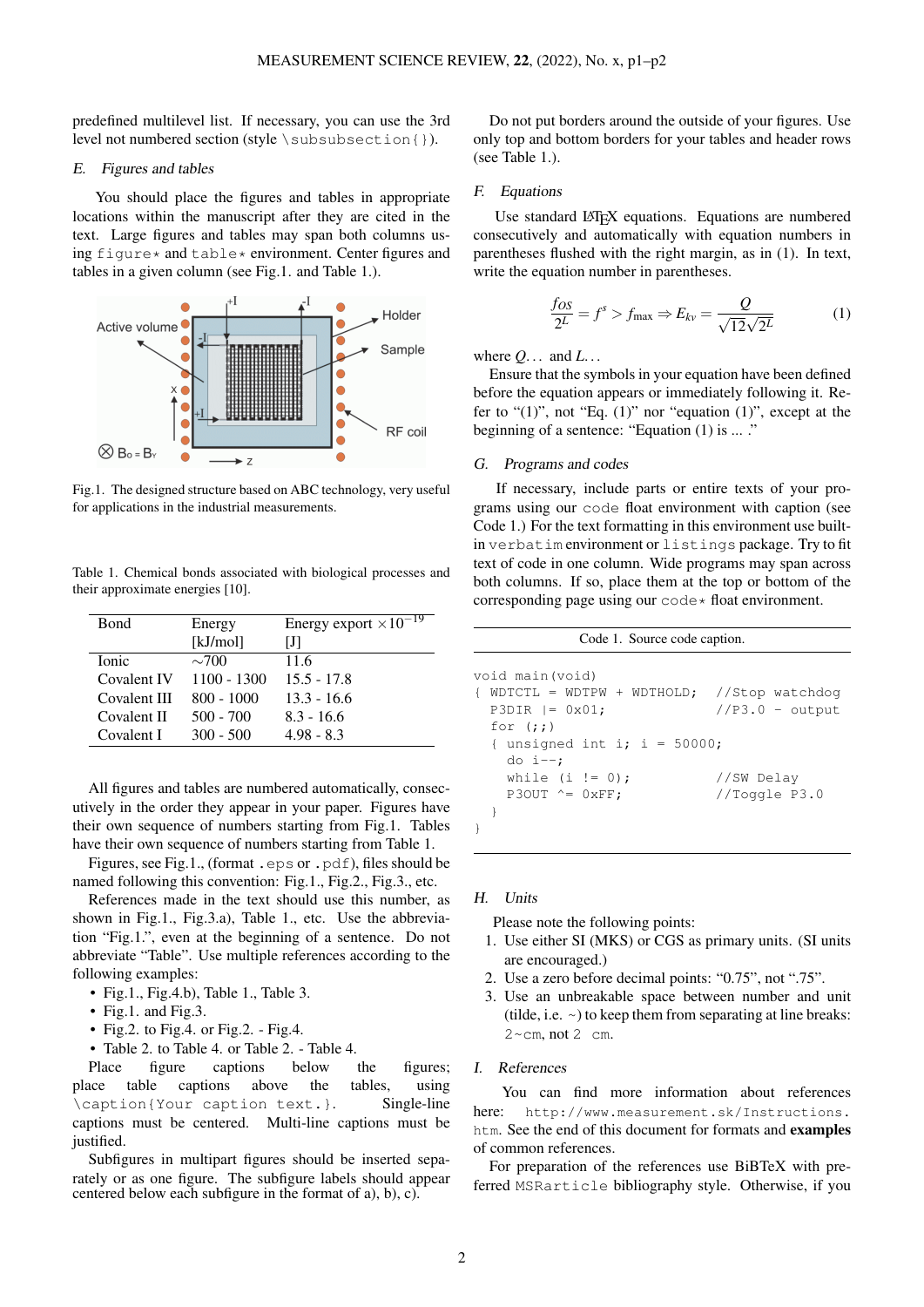manage references manually, be sure that each source you cite in the paper must appear in your reference list; likewise, each entry in the reference list must be cited in your text. Also, please verify that items in the reference list are not duplicated.

For references in text use \cite{identifier}. Number citations consecutively in square brackets [1]. When citing a section in a book, please give the relevant page numbers [1]. In sentences, refer simply to the reference number, as in [3]. Do not use "Ref. [3]" nor "reference [3]" except at the beginning of a sentence: "Reference [3] shows. . . ".

Multiple references are each numbered with separate brackets (e.g. [2], [3], [7], [1]-[3]). The sentence punctuation follows the brackets [2].

#### 6. EDITORIAL POLICY

At least two favorable reviews are required for a paper to be accepted for publication.

- a. For regular papers, the editors additionally determine suitability, which is different from a judgment of whether the paper is sound or flawed.
- b. The editors consider whether the paper contributes significant new material, is within the scope of the journal or is more suited to another journal.
- c. Unreadable English is a valid reason for rejection.
- d. Authors of rejected papers may revise and resubmit them to the MSR as regular papers, whereupon they will be reviewed by two new referees.

## 7. PUBLICATION PRINCIPLES

MSR is a peer-reviewed, archival journal in science and technology related to the theory of measurement, measurement of physical quantities and measurement in biomedicine.

The paper must have a character of a basic scientific research paper in the "Measurement Science" field, (new theory, analysis, synthesis, modelling, new measurement method, new sensors, data processing, data interpretation, graphical evaluation, new results, etc.).

Authors should consider the following points:

- i. Technical papers submitted for publication must advance the state of knowledge and must cite relevant prior work.
- ii. The length of the submitted paper is limited to a maximum of 10 pages and should be commensurate with the importance of the work and appropriate to its complexity.
- iii. Abstract is limited to 10 lines.
- iv. Authors must convince both peer reviewers and the editors of the scientific and technical merit of the paper; the quality of evidence is higher when extraordinary or unexpected results are reported.
- v. Papers are published proportionally to the chronological sequence and according to the scientific quality of papers.

#### 8. CONCLUSIONS

A conclusion section is required. It presents a critical analysis, interpretation and evaluation of the obtained results.

Conclusion may review the main points of the paper but do not replicate the abstract in the conclusion. Conclusion might elaborate on the major findings and importance of the work or suggest applications and extensions.

#### **APPENDIX**

Appendixes, if needed, must appear before the Acknowledgment.

#### **ACKNOWLEDGEMENT**

Use the singular heading even if you have many acknowledgments.

#### **REFERENCES**

- [1] Stein, G.J., Chmúrny, R., Rosik, V. (2011). Compact vibration measuring system for in-vehicle applications. *Measurement Science Review*, 11 (5), 154-159.
- [2] Kleiner, F.S., Mamiya C.J. & Tansey R.G. (2001). *Gardner's art through the ages* (11th ed.). Fort Worth, USA: Harcourt College Publishers.
- [3] Field, G. (2001). Rethinking reference rethought. In Revelling in Reference: Reference and Information Services Section Symposium, 12-14 October 2001 (pp. 59- 64). Melbourne, Victoria, Australia: Australian Library and Information Association.
- [4] Johnson, A. (2000). *Abstract Computing Machines*. Springer Berlin Heidelberg. Retrieved March 30, 2006, from SpringerLink [http://springerlink.](http://springerlink.com/content/w25154) [com/content/w25154](http://springerlink.com/content/w25154).
- [5] Begg, M.M. (2001). *Dairy farm women in the Waikato 1946-1996: Fifty years of social and structural change*. Unpublished doctoral dissertation, University of Waikato, Hamilton, New Zealand.
- [6] Osgood, D.W., & Wilson, J. K. (1990). *Covariation of adolescent health problems*. Lincoln: University of Nebraska. (NTIS No. PB 91-154 377/AS)
- [7] Ministerial Council on Drug Strategy. (1997). *The national drug strategy: Mapping the future*. Canberra: Australian Government Publishing Service.
- [8] Cudak, M. & Karcz J. (2006). Momentum transfer in an agitated vessel with off-centred impellers. *Chemical Papers*, 60(5), 375-380.
- [9] Czajgucki Z., Zimecki M. & Andruszkiewicz R. (2006, December). The immunoregulatory effects of edeine analogues in mice [Abstract]. *Cellular & Molecular Biology Letters* 12(3), 149-161. Retrieved December 6, 2006, from PubMed database on the World Wide Web: <http://www.pubmed.gov>.
- [10] Amazing Amazon region. (1989, January 12). New York Times, p. D11.
- [11] Bergmann, P.G. (1993). Relativity. In The new encyclopedia Britannica (Vol. 26, pp. 501- 508). Chicago: Encyclopedia Britannica.

Received January xx, 2022. Accepted xx xx, 2022.